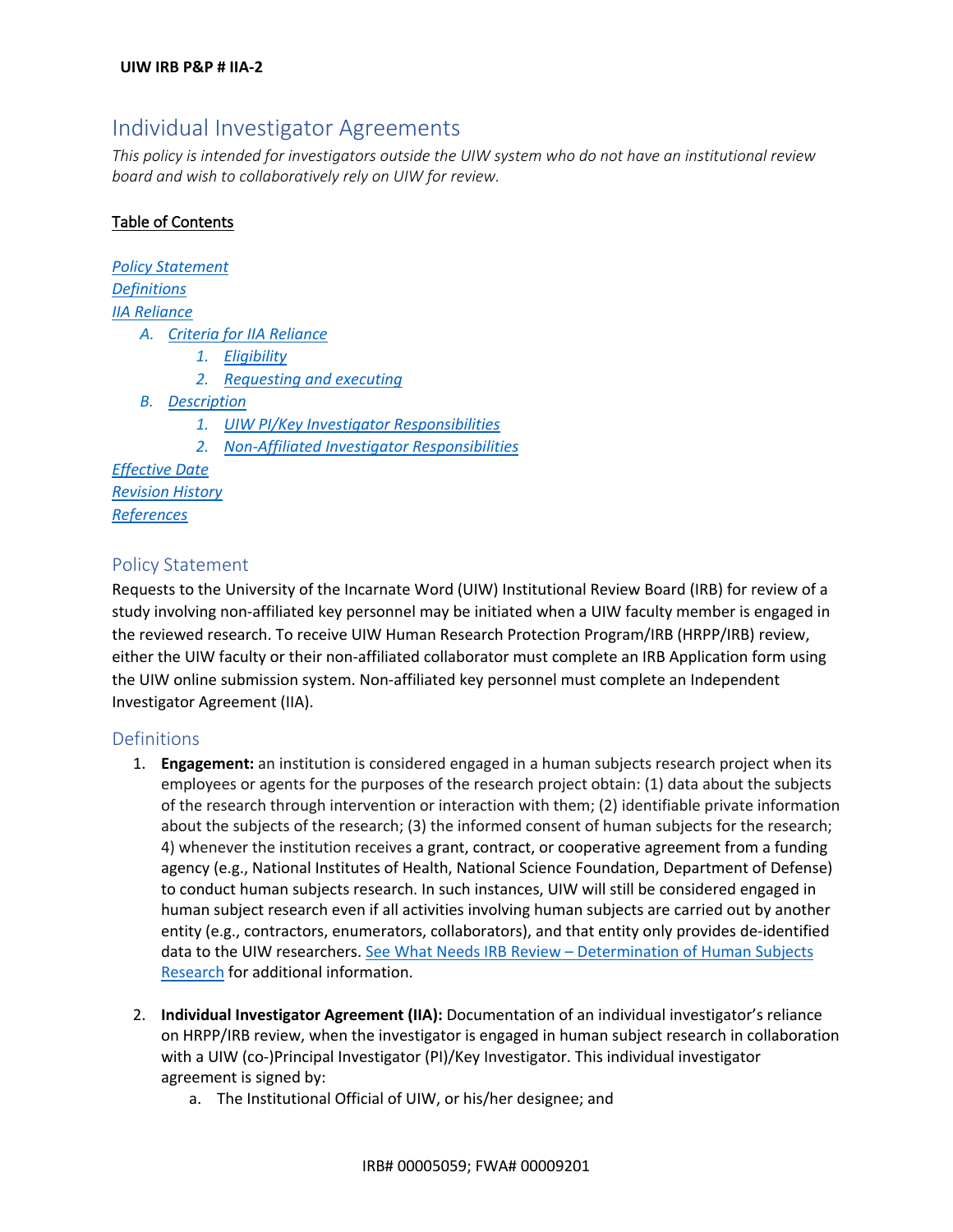- b. The collaborating individual investigator.
- 3. **Individual Investigator:** An individual who is not otherwise an employee/agent of UIW (e.g., faculty, staff, or student) and is either:
	- a. Not acting as an employee/agent of any institution with respect to his/her involvement in the research being conducted with UIW; or
	- b. Is acting as an employee/agent of an institution that neither holds a Federalwide Assurance (FWA) nor operates an IRB.
- 4. **Non-affiliated PI:** The individual serving as the PI and subject to an IIA.
- 5. **Non-affiliated Investigators:** Key personnel who are working under the supervision of the Nonaffiliated PI.
- 6. **UIW Institution/IRB:** The entity conducting the review of a research study on behalf of another entity. The term **IRB of Record** is deemed to be synonymous with reviewing IRB.
- 7. **UIW PI/Key Investigator:** The individual serving as the PI or Key Investigator at UIW. This individual must be a faculty member. A student/trainee **may not** serve as the UIW PI/Key Investigator for an IIA.

## Individual Investigator Agreements (IIA)

- A. Criteria for IIA
	- *1. Eligibility*

Eligible IIA requests must meet the following criteria:

- a. The Non-affiliated key personnel are not employed by or affiliated with any institution with an IRB. They also must confirm that they are not required to obtain an exemption determination, reliance, or IRB approval for the proposed study or studies from another institution; and
- b. The study is in collaboration with UIW PI/Key Investigator; and
- c. The study involves research that presents no greater than minimal risk to subjects and is categorized as an exempt or expedited study. The UIW IRB will not review full board studies with an IIA; and
- d. The **studies do not involve Federal funding** to either UIW or Non-UIW researchers (i.e., all non-affiliated personnel); and
- e. Non-affiliated researchers do not have a potential Conflict of Interest (COI) associated with the research or will declare any COI(s) that may emerge for the duration of this Agreement. If the Non-affiliated researcher does not fall under a COI policy, they must declare COI as described in the UIW Individual Conflict of Interest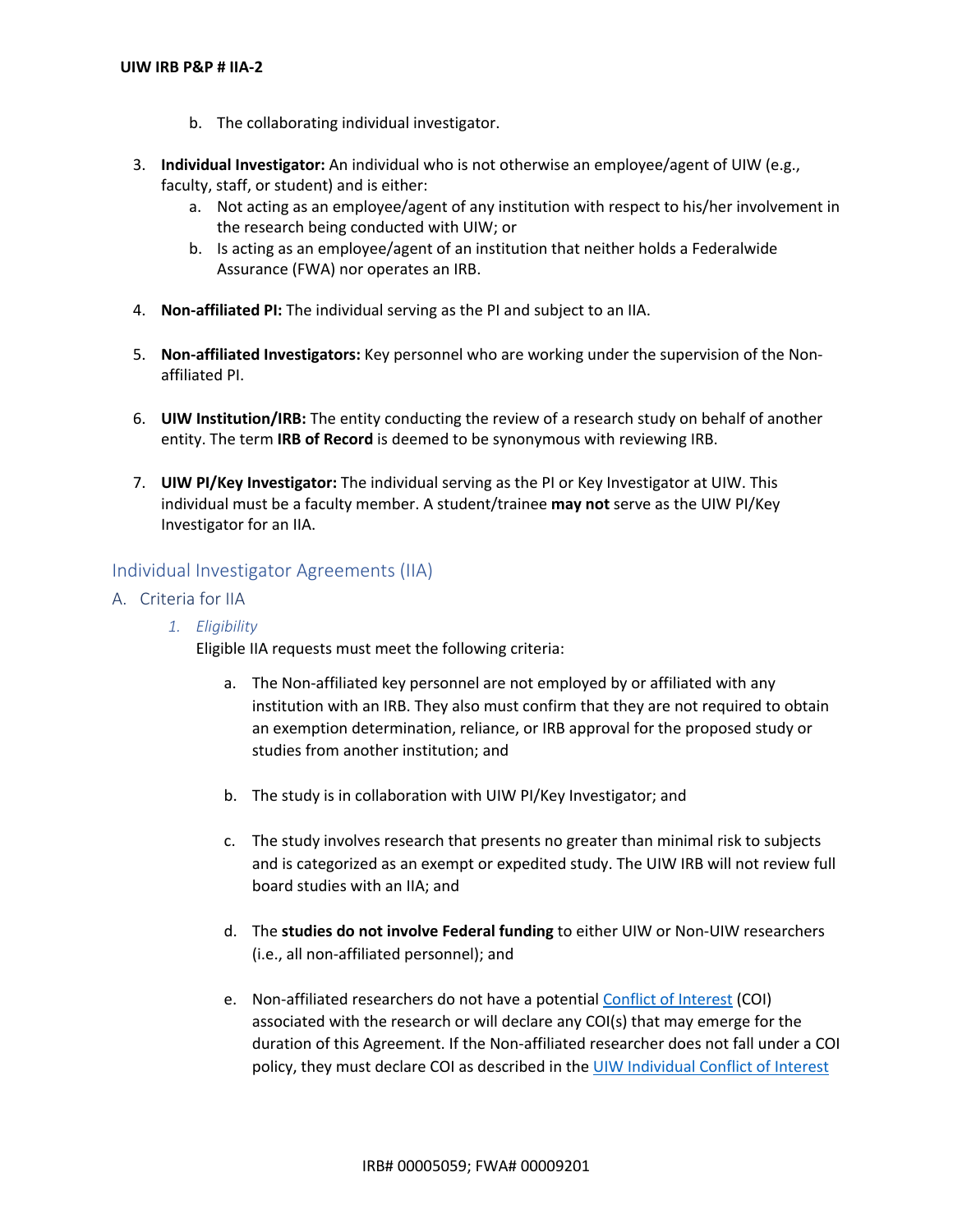Policy. If they do fall under a COI policy, any managed COI must be submitted to UIW for inclusion in the IIA.

#### *2. Requesting and executing*

Requesting review of a study involving an IIA includes:

- a. Consulting with the Office of Research and Graduate Studies HRPP staff and submitting a protocol application in the UIW IRB management system in which the non-affiliated key personnel are identified; and
- b. IIA(s) are subject to the approval of the UIW Institutional Official and may be declined for any reason; and
- c. If the request is declined, each entity shall seek separate IRB reviews for their respective involvement in human subject research.

#### B. Description

#### *1. UIW PI/Key Investigator Responsibilities*

In addition to standard UIW PI/Key Investigator responsibilities when UIW is the reviewing IRB, the UIW PI/Key Investigator is responsible for the items outlined below.

- a. *Compliance:* In addition to the UIW PI/Key Investigator's responsibilities associated with human subject research delineated in UIW Policy, the UIW PI/Key Investigator will be engaged in the research activities described in the protocol(s) referenced in the IIA and performed by the Non-affiliated PI and Investigators.
- b. *Training:* The UIW PI/Key Investigator will ensure the appropriate training of all UIW-affiliated engaged personnel as put forth in the UIW Policy.
- c. *Coordination and dissemination of study materials:* The UIW PI/Key Investigator will ensure the Non-affiliated PI has access to the necessary protocol(s) via the UIW IRB management system. This includes, but is not limited to, disseminating the most recent approved version of the protocol, consent document(s), and study materials to Non-affiliated PI and Investigator(s).
- d. *Reporting:* The UIW PI/Key Investigator is responsible for ensuring reports of unanticipated problems involving risks to subjects or others, serious adverse events, deviations, and/or non-compliance to the UIW IRB are submitted.

#### *2. Non-UIW-Affiliated Investigator Responsibilities*

Responsibilities of Non-UIW Researchers (i.e., Non-affiliated PI and Non-affiliated Investigators), who are relying on UIW HRPP/IRB review, are outlined below.

a. *Assurance:* The Non-affiliated PI will affirm that they are not employed by or affiliated with any institution with an IRB. They will confirm that they are not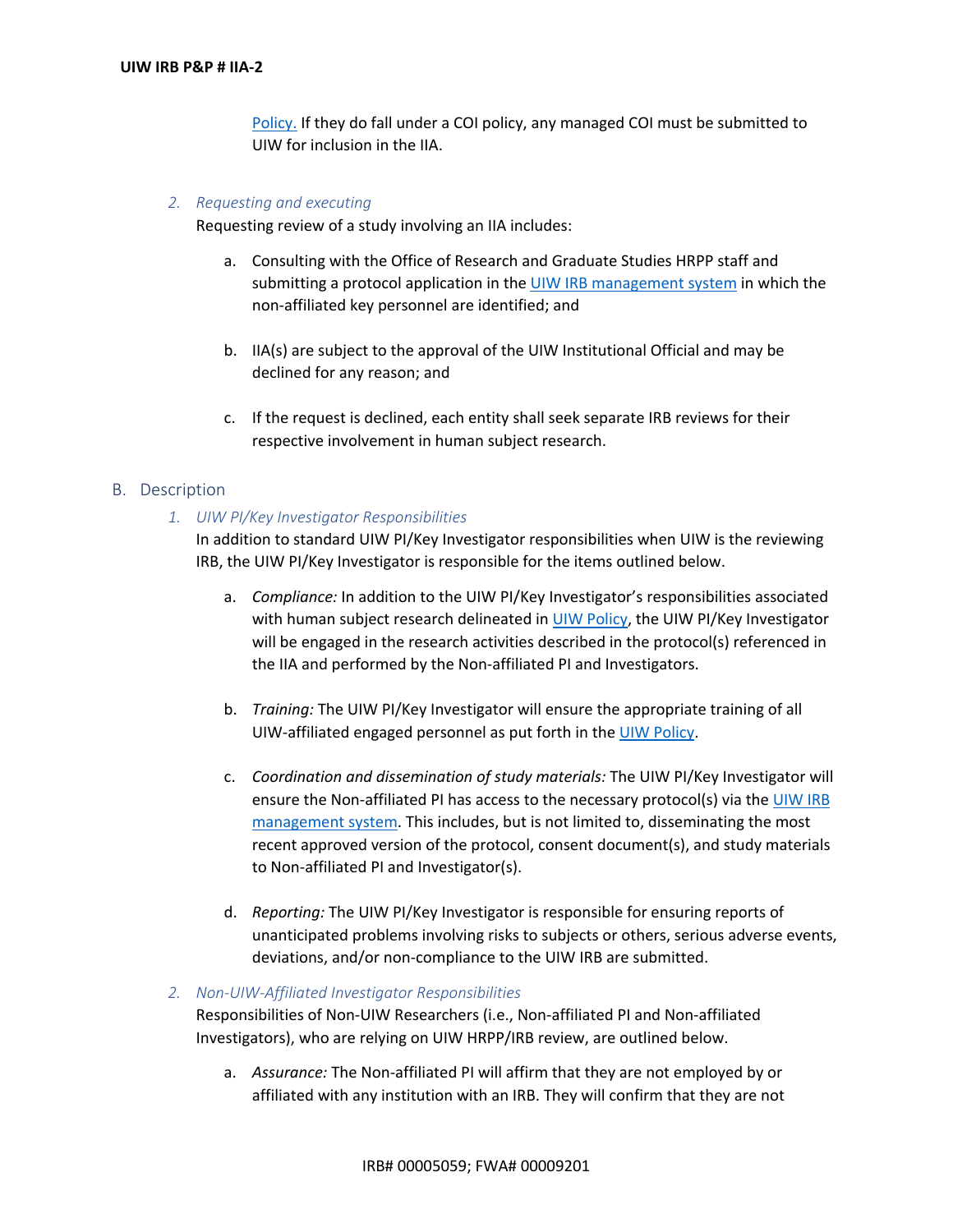required to obtain an exemption determination, reliance, or IRB approval for this listed protocol(s) from another institution.

- b. *Compliance:* The Non-affiliated PI and Investigator(s) will review The Belmont Report: Ethical Principles and Guidelines for the Protection of Human Subjects of Research, the U.S. Department of Health and Human Services (DHHS) regulations for the protection of human subjects at 45 CFR 46, the UIW Human Research Protections Program Policies and Procedures and will comply with all applicable federal, international, state, and local laws, regulations, and institutional policies that may provide protection for human subjects participating in research conducted under the IIA agreement.
- c. *COI:* Non-UIW researchers must declare potential Conflict of Interest (COI) associated with the research that may emerge for the duration of this Agreement. If the Non-affiliated PI does not fall under a COI policy, they must declare COI as described in the UIW Individual Conflict of Interest Policy. If they do fall under a COI policy, the COI management plan must be declared to UIW.
- d. *Training:* The Non-affiliated PI will ensure appropriate human subjects research training, such as that provided by CITI, is completed by all Non-affiliated key personnel. Training must be validated at least annually, renewed every 3 years, and kept in current standing for the duration of this Agreement. Only the non-affiliated PI must provide UIW HRPP/IRB with evidence of completion.
- e. *Insurance:* The Non-affiliated PI will maintain professional liability insurance that is applicable to the protocol(s) they are performing for the duration of this agreement.
- f. *IRB Authority:* The Non-affiliated PI and Investigator(s) will abide by all determinations of the UIW IRB designated under FWA # 00009201 and will accept the final authority and decisions of the IRB, including but not limited to directives to terminate participation in designated research activities. In the event of protocol expiration, suspension or termination the Non-affiliated PI and Investigators will immediately cease all research and subject recruitment activities.
- g. *Records and Review:* The Non-affiliated PI and Investigator(s) will cooperate in the UIW IRBs' responsibilities for initial and continuing review, evidence of human subject research training, record keeping, reporting, and certification. The Nonaffiliated PI will provide all information requested by the HRPP/IRB in a timely manner.
- *h. Consent:* The Non-affiliated PI and Investigator(s), when responsible for enrolling subjects, will obtain, document, and maintain records of informed consent for each such subject or each subject's legally authorized representative as required under HHS regulations at 45 CFR part 46 (or any other international or national procedural